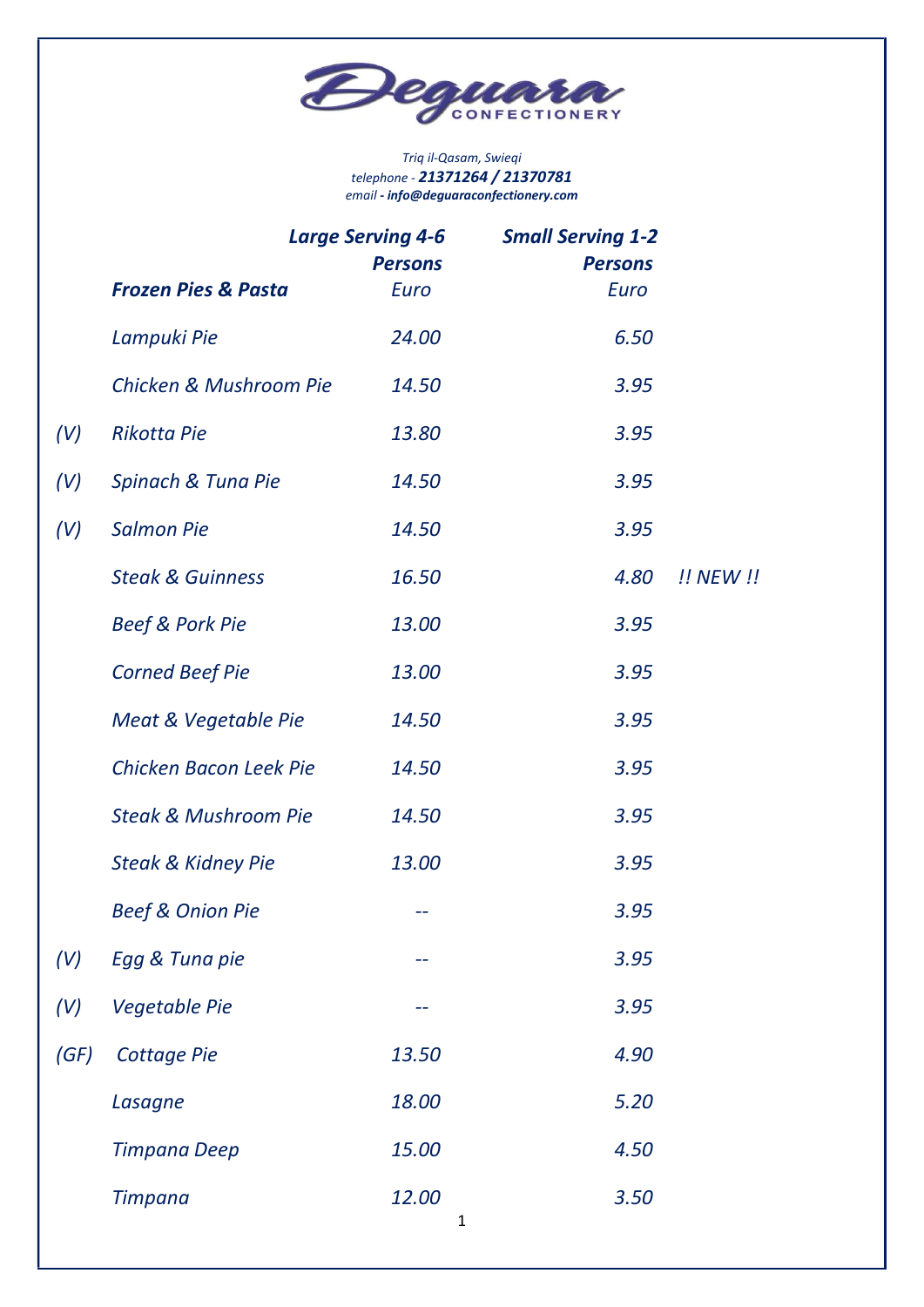

# Triq il-Qasam, Swieqi telephone - 21371264 / 21370781 email - info@deguaraconfectionery.com

|     | <b>Large Serving 4-6</b>                                                        | <b>Persons</b> | <b>Small Serving 1-2</b><br><b>Persons</b> |  |
|-----|---------------------------------------------------------------------------------|----------------|--------------------------------------------|--|
|     |                                                                                 | Euro           | Euro                                       |  |
| (V) | Ravjul (3 Dozen)                                                                | 7.50           |                                            |  |
|     | <b>Baked Maccaroni (Imgarrun)</b>                                               | 15.80          | 4.80                                       |  |
|     | <b>Baked Rice (Ross il-forn)</b>                                                | 13.30          | 3.50                                       |  |
| (V) | Cannelloni Spin & Rikotta                                                       | 14.00          | 5.30                                       |  |
| (V) | <b>Rikotta Pasta Shells</b>                                                     | 13.20          | 4.90                                       |  |
|     | <b>Tortellini al Forno</b>                                                      | 14.50          | 6.00                                       |  |
|     | <i>*Quiche Lorraine traditional</i>                                             | 12.80          | 5.30                                       |  |
| (V) | *Quiche Rikotta & Spinach                                                       | 12.80          | 5.30                                       |  |
| (V) | Gnocchi di Patate                                                               | 8.50           | 4.70                                       |  |
| (V) | <b>Macaroni &amp; Cheese</b>                                                    | --             | 7.00                                       |  |
|     | *Pizza in Foil Tray<br><b>Serving 4 Persons</b><br><b>30 Bite Size Portions</b> |                |                                            |  |
| (V) | <i>*Margherita Pizza</i>                                                        | 5.90           | <i>*Products are already baked &amp;</i>   |  |
| (V) | *Olive Pizza                                                                    | 6.90           | require only heating                       |  |
| (V) | <i>*Mushroom Pizza</i>                                                          | 6.90           | (V) Vegetarian Options                     |  |
| (V) | *Caponata Pizza                                                                 | 6.90           | (GF) Gluten Free                           |  |
|     | *Pepperoni Pizza                                                                | 6.90<br>2      |                                            |  |